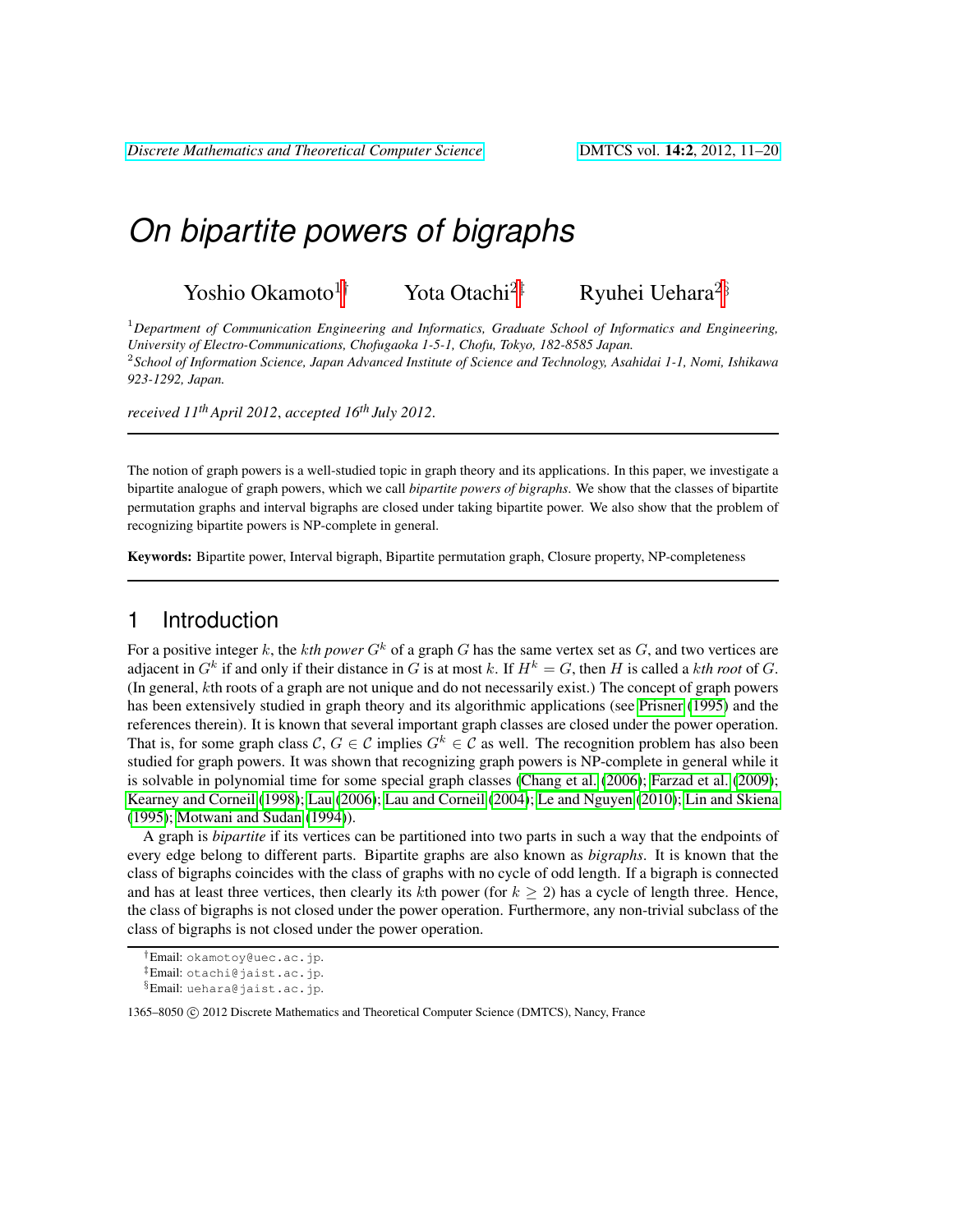[Chandran et al.](#page-8-3) [\(2011\)](#page-8-3) introduced a bipartite analogue of graph powers. For odd  $k \in \mathbb{Z}^+$ , the *kth bipartite power*  $G^{[k]}$  of a bigraph G has the same vertex set as G, and two vertices are adjacent in  $G^{[k]}$ if and only if their distance in G is at most k and odd. It is easy to see that  $G^{[k]}$  is also bipartite. They showed that for any tree T and for any odd k,  $T^{[k]}$  is a chordal bipartite graph. They used this fact to prove that chordal bipartite graphs can have arbitrarily large boxicity. Recently, [Chandran and Mathew](#page-8-4) [\(2012\)](#page-8-4) have strengthened the closure-property result by showing that the class of chordal bipartite graphs is closed under the bipartite power operation.

In this paper, we complement the known closure-property results by proving that some subclasses of the class of chordal bipartite graphs are closed under the bipartite power operation. Note that the closure property of a graph class  $\mathcal C$  under the bipartite power operation is not implied by the closure property of a superclass of  $C$ , and vice versa. We also focus on the computational complexity of the problem for recognizing the kth bipartite power graphs. We prove that given a bipartite graph  $G$ , the problem of determining whether there exists a bipartite graph H such that  $G = H^{[k]}$  is NP-complete for any fixed odd  $k \geq 3$ .

## 2 Preliminaries

In this paper, graphs are finite, simple, and undirected. We denote by  $N<sub>G</sub>(v)$  the neighborhood of a vertex v in a graph G. We denote by  $dist_G(u, v)$  the distance between u and v in G.

A graph  $G = (V, E)$  with  $V = \{1, 2, ..., n\}$  is a *permutation graph* if there is a permutation  $\pi$  over V such that  $\{i, j\} \in E(G)$  if and only if  $(i - j)(\pi(i) - \pi(j)) < 0$ . A graph is a *bipartite permutation graph* if it is bipartite and a permutation graph. A *bi-interval representation* of a bigraph  $G = (U, V; E)$  is a pair  $(I_U, I_V)$  of sets of closed intervals such that  $I_U = \{[\ell_u, r_u] | u \in U\}$  and  $I_V = \{[\ell_v, r_v] | v \in V\}$ , and  $\{u, v\} \in E(G)$  if and only if  $[\ell_u, r_u] \cap [\ell_v, r_v] \neq \emptyset$  for  $u \in U$  and  $v \in V$ . A *bi-interval representation*  $(I_U, I_V)$  is *unit* if for each interval  $[\ell, r] \in I_U \cup I_V$ ,  $r - \ell = 1$ . A bigraph is an *interval bigraph* if it has a bi-interval representation. An interval bigraph is a *unit interval bigraph* if it has a unit bi-interval representation. A bigraph is a *chordal bipartite graph* if every induced cycle is of length four. We denote the classes of bipartite permutation graphs, unit interval bigraphs, interval bigraphs, and chordal bipartite graphs by BP, UIB, IB, and CB, respectively. The following relations among these classes are known.

Theorem 2.1 [\(Hell and Huang](#page-8-5) [\(2004\)](#page-8-5); Müller [\(1997\)](#page-9-6))  $BP = UIB \subset IB \subset CB$ .

## 3 Closure properties of bipartite powers of bigraphs

It is known that several important (non-bipartite) graph classes are closed under the power operation. For example, the classes of unit interval graphs, interval graphs, strongly chordal graphs are closed under the kth power for any k [\(Chen and Chang](#page-8-6) [\(2001\)](#page-8-6); [Dahlhaus and Duchet](#page-8-7) [\(1987\)](#page-9-7); [Lubiw](#page-9-7) (1987); [Raychaudhuri](#page-9-8) [\(1987,](#page-9-8) [1992\)](#page-9-9)). On the other hand, few things are known on bipartite powers of bigraphs. To the best of our knowledge, the following is the only known closure property.

**Theorem 3.1 [\(Chandran and Mathew](#page-8-4) [\(2012\)](#page-8-4))** If G is a chordal bipartite graph, then so is  $G^{[k]}$  for any  $odd \ k \in \mathbb{Z}^+.$ 

<span id="page-1-1"></span><span id="page-1-0"></span>In this section, we show that the closure property holds also for smaller graph classes.

**Theorem 3.2** If G is an interval bigraph, then so is  $G^{[k]}$  for any odd  $k \in \mathbb{Z}^+$ .

<span id="page-1-2"></span>**Theorem 3.3** If G is a bipartite permutation graph, then so is  $G^{[k]}$  for any odd  $k \in \mathbb{Z}^+$ .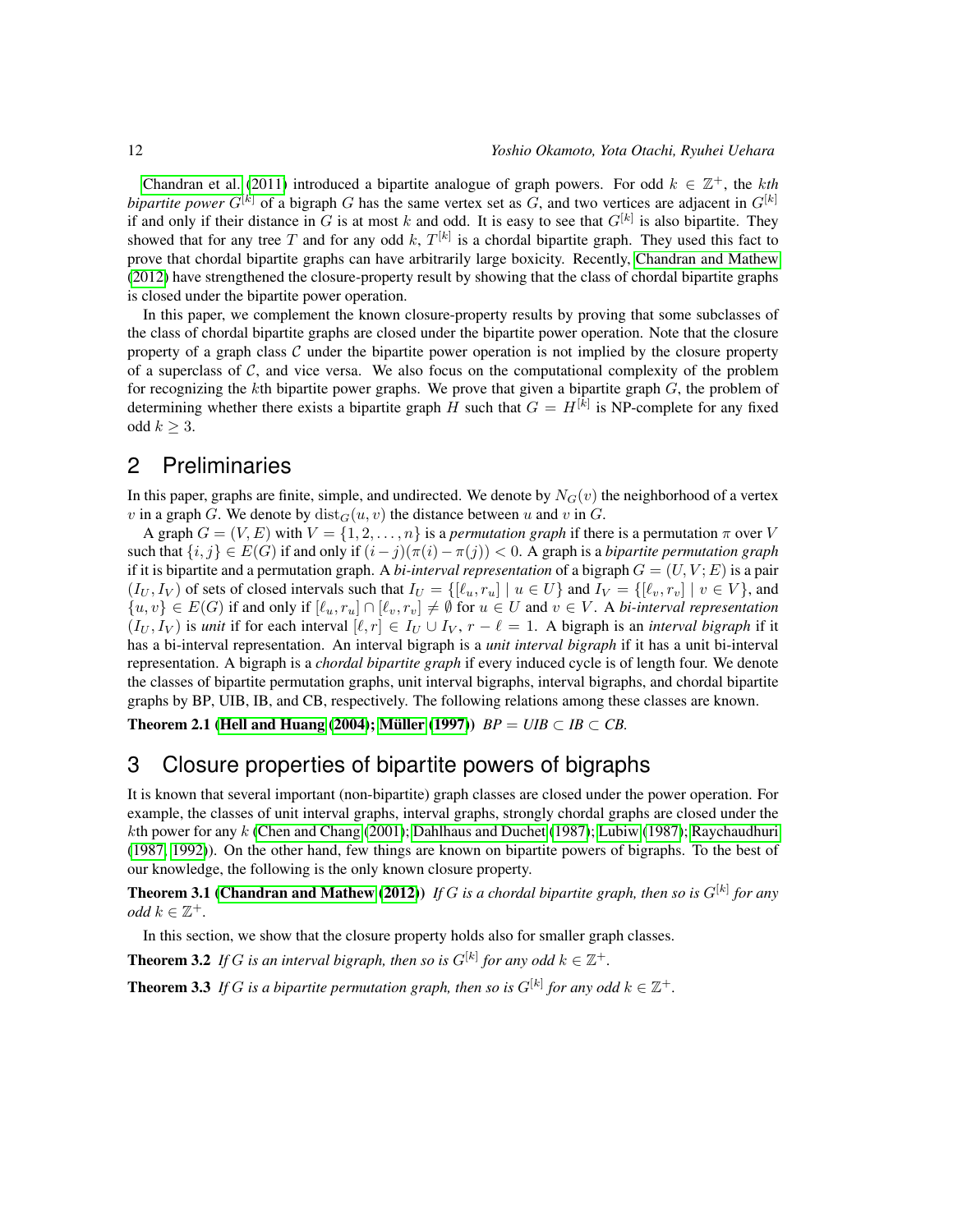We note that the closure property is not hereditary for the graph classes. That is, Theorem [3.1](#page-1-0) does not imply Theorem [3.2,](#page-1-1) and Theorem [3.2](#page-1-1) does not imply Theorem [3.3.](#page-1-2)

## *3.1 Bipartite powers of interval bigraphs*

Now we prove Theorem [3.2.](#page-1-1) Let  $G = (U, V; E)$  be an interval bigraph, and  $(I_U, I_V)$  be a bi-interval representation of G. For odd  $k \in \mathbb{Z}^+$  and  $I_w \in I_U \cup I_V$ , we form a new interval  $I_w(k) = [\ell_w, r_w(k)]$ , where

 $r_w(k) = \max\{l_x \mid \text{dist}_G(w, x) \text{ is odd and at most } k\}.$ 

This extension of intervals is inspired by the proof of [Agnarsson et al.](#page-8-8) [\(2000\)](#page-8-8), who showed that the kth power of an interval graph is also an interval graph. Note that  $I_u \cap I_v \neq \emptyset$  if and only if  $\max\{\ell_u, \ell_v\} \leq$  $\min\{r_u, r_v\}$ . The following two lemmas show that for  $u \in U$ ,  $v \in V$ , and odd  $k \in \mathbb{Z}^+$ ,  $I_u(k) \cap I_v(k) \neq \emptyset$ if and only if  $dist_G(u, v) \leq k$ . Since  $u \in U$  and  $v \in V$ , clearly  $dist_G(u, v)$  is odd. Thus we have the theorem by the two lemmas.

In what follows, we assume  $u \in U$  and  $v \in V$ . We also assume that G is connected. It is easy to see that if Theorem [3.2](#page-1-1) is valid for connected graphs, then it is also valid for disconnected graphs.

**Lemma 3.4** *If* dist<sub>G</sub>( $u, v$ )  $\leq k$ *, then*  $I_u(k) \cap I_v(k) \neq \emptyset$ *.* 

**Proof:** Without loss of generality, we assume  $\ell_u \leq \ell_v$ . Since  $dist_G(u, v)$  is odd and at most k, it holds that  $\ell_v \leq r_u(k)$  from the definition of  $r_u(k)$ . Hence  $\ell_v \in [\ell_u, r_u(k)] = I_u(k)$ , and thus  $I_u(k) \cap I_v(k) \neq \emptyset$ .

**Lemma 3.5** *If*  $I_u(k) \cap I_v(k) \neq \emptyset$ , then  $dist_G(u, v) \leq k$ .

**Proof:** Without loss of generality, we assume  $\ell_u \leq \ell_v$ . By this assumption and  $I_u(k) \cap I_v(k) \neq \emptyset$ , it holds that  $\ell_u \leq \ell_v \leq r_u(k)$ . Let  $v' \in V$  be a vertex such that  $dist_G(u, v') \leq k$  and  $r_u(k) = \ell_{v'}$ . Let  $P = (u_0, v_1, u_2, \dots, u_{2d}, v_{2d+1})$  denote a shortest  $u-v'$  path in G, where  $u_0 = u$  and  $v_{2d+1} = v'$ . Clearly,  $2d + 1 \leq k$ . If  $\{v, u_i\} \in E(G)$  for some i, there is a u–v path  $(u_0, v_1, u_2, \ldots, v_{i-1}, u_i, v)$  of length  $i + 1 \le 2d + 1 \le k$  in G and this implies that  $dist_G(u, v) \le k$ . Hence, we assume there is no such index  $i$ . Then, the following claim holds.

<span id="page-2-0"></span>**Claim 3.6** *There is some index j such that*  $I_v \subseteq I_{v_j}$ .

**Proof (Claim [3.6\)](#page-2-0):** Since  $I_v$  does not intersect with any  $I_{u_i}$ , we can partition  $U \cap V(P)$  into two parts  $L(P) = \{u_i \mid r_{u_i} < \ell_v \}$  and  $R(P) = \{u_i \mid r_v < \ell_{u_i} \}$ . By the assumption  $\ell_u \leq \ell_v$  and  ${u, v} = {u_0, v} \notin E(G)$ , it holds that  $r_u < \ell_v$ . Furthermore, since  $\ell_v \le r_u(k) = \ell_{v'}$  and  ${u_{2d}, v'} =$  ${u_{2d}, v_{2d+1}} \in E(G)$ , we have  $\ell_v \leq \ell_{v'} \leq r_{u_{2d}}$ . Because  ${u_{2d}, v} \notin E(G)$ , it holds that  $r_v < \ell_{u_{2d}}$ . Hence, both  $L(P)$  and  $R(P)$  are non-empty since  $u \in L(P)$  and  $u_{2d} \in R(P)$ . Since P is a connected subgraph of G, there is a vertex  $v_j$  that has neighbors both in  $L(P)$  and in  $R(P)$ . Then, the corresponding interval  $I_{v_j}$  contains  $I_v$  (see Fig. [1\)](#page-3-0).

Since G is connected, v has a neighbor u' in G. Thus, we have  $I_v \cap I_{u'} \neq \emptyset$ , which implies  $I_{u'} \cap I_{v_j} \neq \emptyset$ . It is easy to see that  $(u_0, v_1, \ldots, u_{j-1}, v_j, u', v)$  is a  $u-v$  path of length  $j + 2$ , where  $j - 1 \leq 2d - 2$ . Therefore, the lemma holds.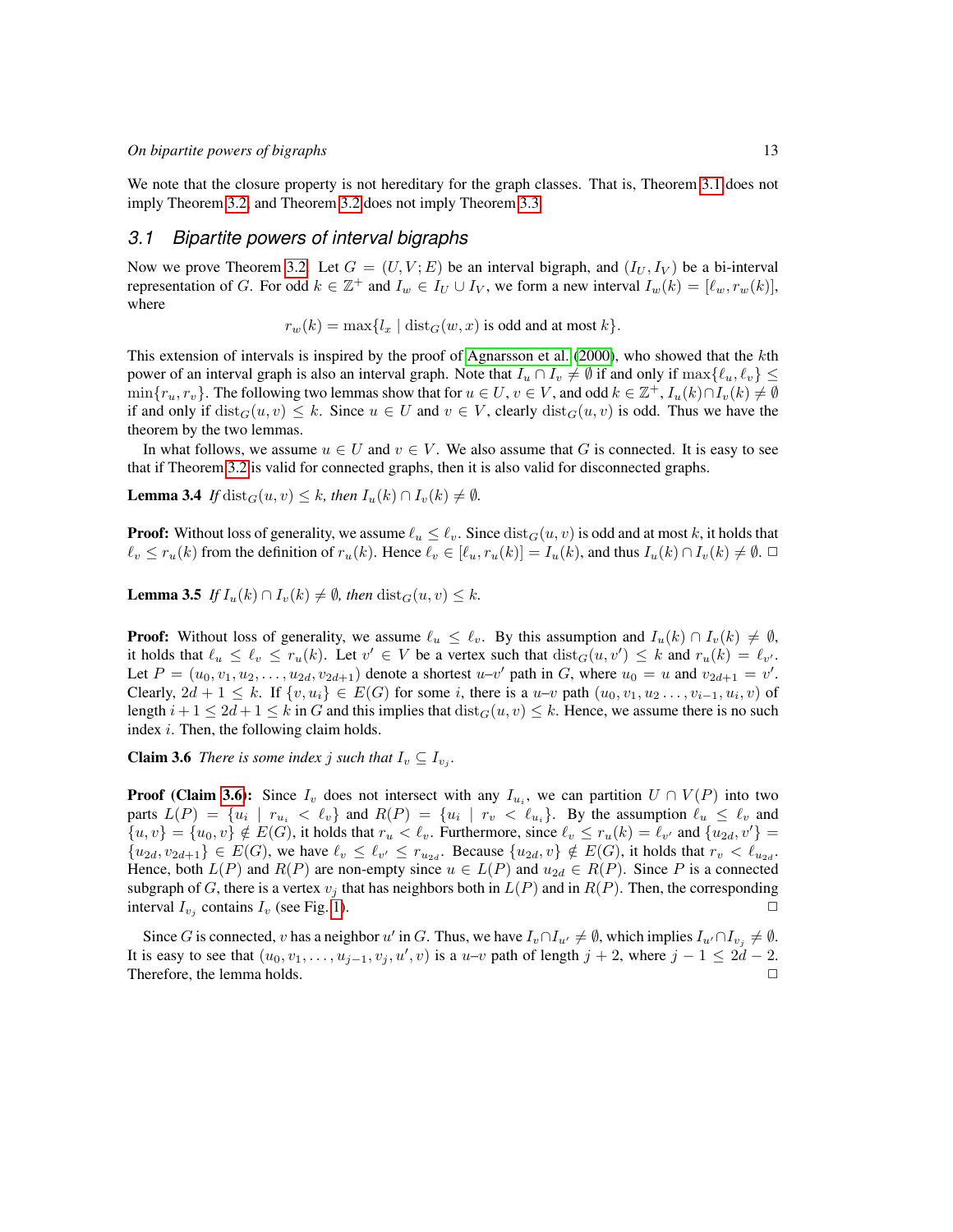

<span id="page-3-0"></span>**Fig. 1:** The bridge interval  $I_{v_j}$  between  $L(P)$  and  $R(P)$ .

### *3.2 Bipartite powers of bipartite permutation graphs*

Next we prove Theorem [3.3.](#page-1-2) An *asteroidal triple* is a set of three pairwise non-adjacent vertices such that there is a path between any pair of them avoiding the neighbors of the third. If a graph has no asteroidal triple, then it is *AT-free*. We use the following characterization of bipartite permutation graphs.

Theorem 3.7 [\(Hell and Huang](#page-8-5) [\(2004\)](#page-8-5)) *A bipartite graph is a permutation graph if and only if it is ATfree.*

By the theorem above, it is sufficient to show the following lemma. Our proof is inspired by the proof of [Raychaudhuri](#page-9-8) [\(1987\)](#page-9-8), who proved that the kth power of an AT-free graph is also AT-free.

**Lemma 3.8** If G is bipartite and AT-free, then so is  $G^{[k]}$  for any odd  $k \in \mathbb{Z}^+$ .

**Proof:** Let  $v_1, v_2, v_3$  be any pairwise non-adjacent triple of vertices in G. Without loss of generality, assume that any  $v_1-v_2$  path in G passes through a neighbor of  $v_3$ . We shall prove that any  $v_1-v_2$  path in  $G^{[k]}$  passes through a neighbor of  $v_3$ .

Let  $P = (u_1, u_2, \dots, u_p)$  be a  $v_1-v_2$  path in  $G^{[k]}$  such that  $u_1 = v_1$  and  $u_p = v_2$ . For  $1 \le i \le n$  $p-1$ , let  $P(u_i, u_{i+1})$  denote a shortest  $u_i-u_{i+1}$  path in G. Replacing every edge  $\{u_i, u_{i+1}\}$  in P by the corresponding path  $P(u_i, u_{i+1})$ , we obtain a walk  $W_P$  in G. Clearly,  $W_P$  contains a  $v_1-v_2$  path in G, and hence,  $N_G(v_3) \cap V(W_P) \neq \emptyset$ . Let  $w \in N_G(v_3) \cap V(W_P)$ . Assume, without loss of generality,  $w \in V(P(u_i, u_{i+1}))$  for some  $i, 1 \le i \le p-1$ . Since  $\{u_i, u_{i+1}\} \in E(G^{[k]})$ ,  $dist_G(u_i, u_{i+1})$  is odd and at most k. If  $w \in \{u_i, u_{i+1}\}$ , then  $N_{G[k]}(v_3) \cap V(P) \neq \emptyset$ . Thus, we assume  $w \notin \{u_i, u_{i+1}\}$ . Since  $P(u_i, u_{i+1})$  is a shortest  $u_i-u_{i+1}$  path in G and  $w \in V(P(u_i, u_{i+1}))$ , we have  $dist_G(u_i, w)$  +  $dist_G(w, u_{i+1}) = dist_G(u_i, u_{i+1})$ . Thus,  $dist_G(u_i, u_{i+1}) \leq k$  and  $w \notin \{u_i, u_{i+1}\}$  together imply  $dist_G(u_i, w) < k$  and  $dist_G(w, u_{i+1}) < k$ . Hence,  $dist_G(v_3, u_i) \le k$  and  $dist_G(v_3, u_{i+1}) \le k$ . Since  $dist_G(u_i, u_{i+1})$  is odd, one of  $dist_G(u_i, w)$  and  $dist_G(w, u_{i+1})$  is also odd.

Without loss of generality, we assume  $dist_G(u_i, w)$  is odd, and  $dist_G(w, u_{i+1})$  is even. Then, G has a  $v_3-u_{i+1}$  path with length  $dist_G(w, u_{i+1}) + 1$ , which is odd and at most k. Since G is bipartite, G cannot have any  $v_3-u_{i+1}$  path of even length. Hence  $dist_G(v_3, u_{i+1})$  is odd and at most k. This implies that  $u_{i+1} \in N_{G^{[k]}}(v_3)$  and therefore,  $N_{G^{[k]}}(v_3) \cap P \neq \emptyset$ .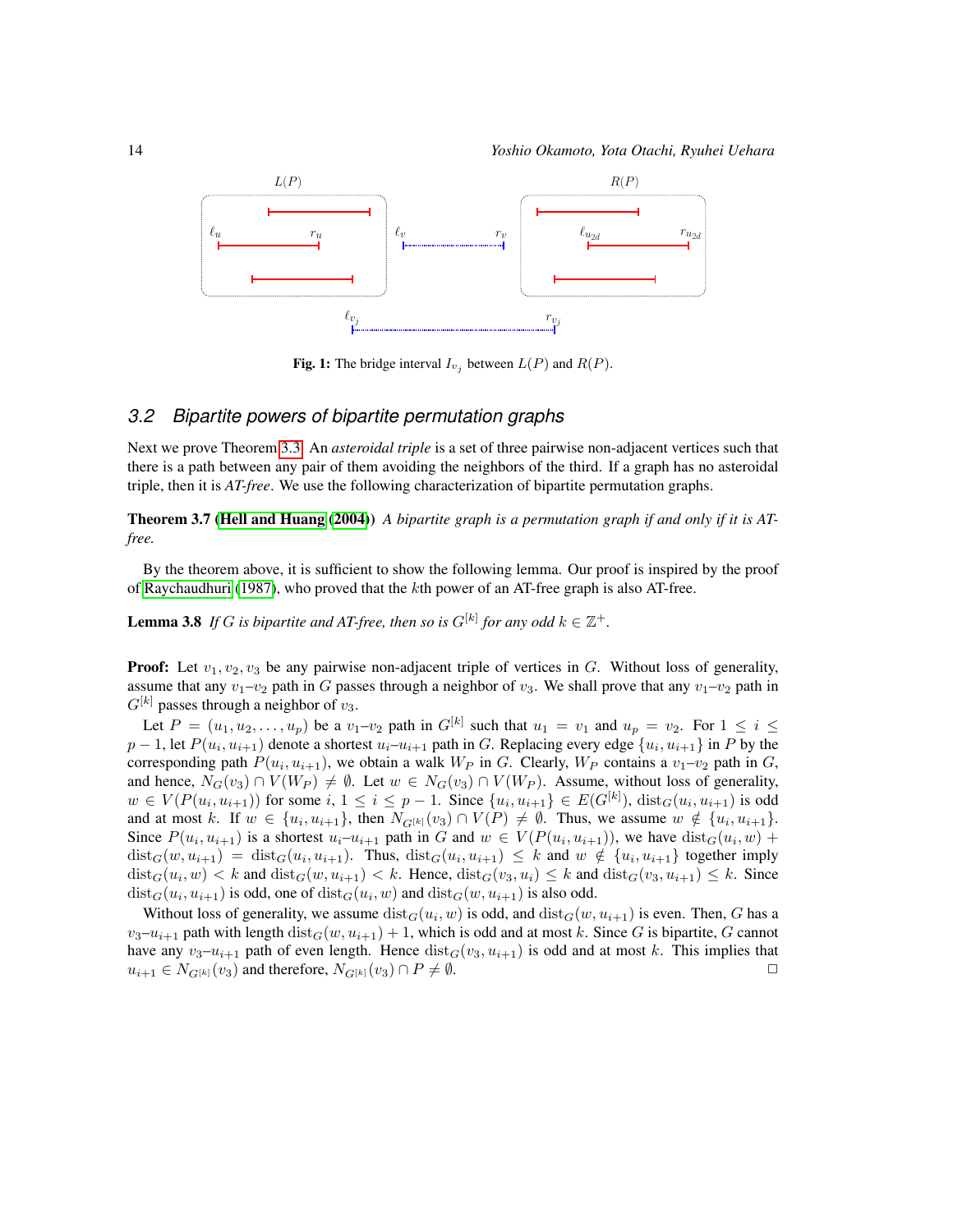## 4 Recognizing bipartite powers of bigraphs is hard

Powers of graphs are studied also in computational complexity aspects. [Motwani and Sudan](#page-9-5) [\(1994\)](#page-9-5) first showed that given a graph  $G$ , it is NP-complete to decide whether there exists a graph  $H$  such that  $H^2 = G$ . Following their result, several related results have been obtained [\(Chang et al.](#page-8-0) [\(2006\)](#page-8-0); [Farzad](#page-8-1) [et al.](#page-8-1) [\(2009\)](#page-8-1); [Kearney and Corneil](#page-8-2) [\(1998\)](#page-8-2); [Lau](#page-9-1) [\(2006\)](#page-9-1); [Lau and Corneil](#page-9-2) [\(2004\)](#page-9-2); [Le and Nguyen](#page-9-3) [\(2010\)](#page-9-3); [Lin and Skiena](#page-9-4) [\(1995\)](#page-9-4)). Recently, [Le and Nguyen](#page-9-3) [\(2010\)](#page-9-3) have shown the following hardness result.

**Theorem 4.1 [\(Le and Nguyen](#page-9-3) [\(2010\)](#page-9-3))** *For any fixed*  $k \geq 2$  *and given a graph G, it is NP-complete to determine whether there exists a graph* H *such that*  $H^k = G$ .

In this section, we prove that the problem of recognizing bipartite powers is also hard.

**Theorem 4.2** *For any fixed odd*  $k \geq 3$  *and given a bipartite graph G, it is NP-complete to determine whether there exists a bipartite graph* H *such that*  $H^{[k]} = G$ .

The problem is clearly in NP. Thus, it is sufficient to show that the problem is NP-hard. We reduce SET SPLITTING, a well-known NP-complete problem, to ours.

Problem: SET SPLITTING [\(Garey and Johnson, 1979,](#page-8-9) SP4)

**Instance:** Collection  $C$  of non-empty subsets of a finite set  $S$ .

**Question:** Is there a partition of S into two subsets  $S_1$  and  $S_2$  such that no subset in C is entirely contained in either  $S_1$  or  $S_2$ ?

Without loss of generality, we assume that every element of  $S$  belongs to at least one set in  $C$ .

#### *4.1 An auxiliary lemma*

Before presenting the reduction, we show a useful lemma. In their proof of NP-hardness, [Le and Nguyen](#page-9-3) [\(2010\)](#page-9-3) used the following *tail structure* presented first by [Motwani and Sudan](#page-9-5) [\(1994\)](#page-9-5) and generalized later by [Lau](#page-9-1) [\(2006\)](#page-9-1). Note that for two sets A and B, we mean by  $A \subset B$  that  $A \subseteq B$  and  $A \neq B$ ; that is, A is properly included in B.

**Lemma 4.3 [\(Lau](#page-9-1) [\(2006\)](#page-9-1))** Let G be a connected graph with  $\{v_1, \ldots, v_{k+1}\} \subset V(G)$  where  $N_G(v_1)$  $\{v_2, \ldots, v_{k+1}\}\$ , and  $N_G(v_i) \subset N_G[v_{i+1}]$  *for all*  $1 \leq i \leq k$ *. If*  $H^k = G$  *for some graph H, then* 

- *1.*  $N_H(v_1) = \{v_2\}$ ,  $N_H(v_i) = \{v_{i-1}, v_{i+1}\}$  for all  $2 \le i \le k$ , and
- <span id="page-4-0"></span>2.  $N_H(v_{k+1}) \setminus \{v_k\} = N_G(v_2) \setminus \{v_1, v_2, \ldots, v_{k+1}\}.$

The tail structure played an important role in the proofs of NP-hardness of recognizing powers of graphs [\(Lau](#page-9-1) [\(2006\)](#page-9-1); [Le and Nguyen](#page-9-3) [\(2010\)](#page-9-3); [Motwani and Sudan](#page-9-5) [\(1994\)](#page-9-5)). Although we cannot use the structure directly, we show the following similar structure for bipartite powers.

**Lemma 4.4** *Let*  $k \geq 3$  *be odd, and G be a connected bipartite graph with*  $\{v_0, \ldots, v_{k+1}\} \subset V(G)$ *where*  $N_G(v_0) = \{v_1, v_3, \ldots, v_{k-2}, v_k\}$ ,  $N_G(v_1) = \{v_0, v_2, \ldots, v_{k-1}, v_{k+1}\}$ , and  $N_G(v_i)$  ⊂  $N_G(v_{i+2})$ *for*  $0 \le i \le k - 1$ *. If*  $H^{[k]} = G$  *for some bipartite graph* H, then

- *1.*  $N_H(v_0) = \{v_1\}$ ,  $N_H(v_i) = \{v_{i-1}, v_{i+1}\}$  for  $1 \le i \le k$ , and
- 2.  $N_H(v_{k+1}) \setminus \{v_k\} = N_G(v_2) \setminus \{v_0, v_1, \ldots, v_{k+1}\}.$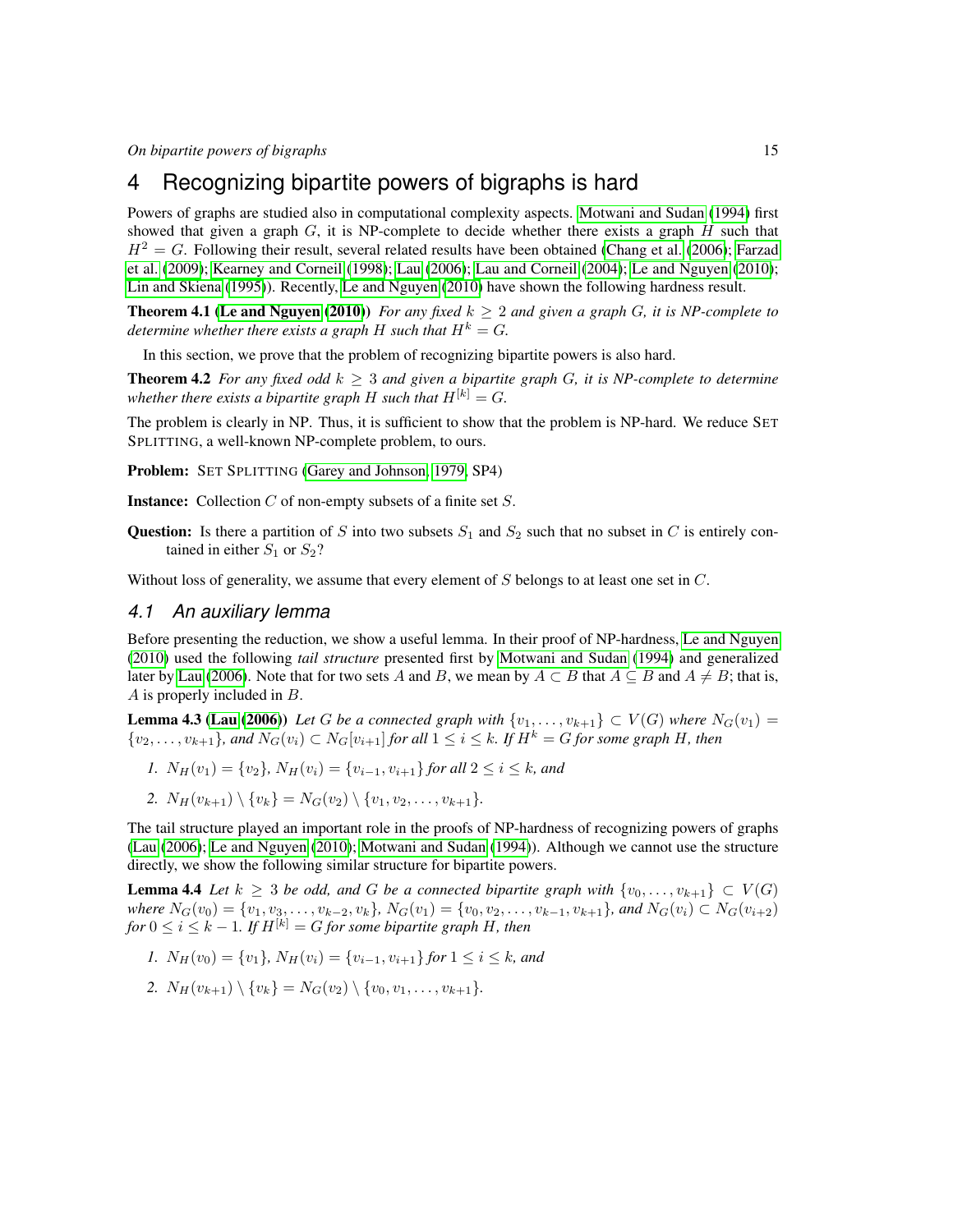To prove Lemma [4.4,](#page-4-0) we need some definitions. A vertex  $u \in U$  in a bipartite graph  $G = (U, V; E)$  is *bipartite universal* if  $N_G(u) = V$ . We denote by  $N_H^d(v)$  the set of vertices in H such that the distance from v is exactly d; that is,  $N_H^d(v) = \{u \in V(H) \mid \text{dist}_H(u, v) = d\}.$ 

**Proof (Lemma [4.4\)](#page-4-0):** First, observe that the vertices  $v_0$  and  $v_1$  are not bipartite universal in G.

Since  $v_0$  is not bipartite universal in  $G = H^{[k]}$  and G is connected, there is a vertex  $u \in V(H)$  such that  $dist_H(v_0, u)$  is finite and greater than k. This implies that  $N_H^{2i+1}(v_0) \neq \emptyset$  for all  $0 \leq i \leq (k-1)/2$ . Moreover, since  $|N_G(v_0)| = |\{v_1, v_3, \ldots, v_{k-2}, v_k\}| = (k+1)/2$ , it follows  $|N_H^{2i+1}(v_0)| = 1$  for all  $0 \le i \le (k-1)/2$ . Then, the assumption  $N_G(v_i) \subset N_G(v_{i+2})$  implies that  $N_H^{2i+1}(v_0) = \{v_{2i+1}\}\$  for all  $0 \le i \le (k-1)/2$  (see Fig. [2\)](#page-5-0).



<span id="page-5-0"></span>Fig. 2: Partial tail structure of vertices.

Next we apply a similar argument to  $v_1$ . Since  $v_1$  is not bipartite universal in  $G, N_H^{2i+1}(v_1) \neq \emptyset$  for all  $0 \le i \le (k-1)/2$ . Since  $N_H(v_0) = \{v_1\}$  and  $|N_G(v_1)| = |\{v_0, v_2, \ldots, v_{k-1}, v_{k+1}\}| = (k+1)/2 + 1$ , it follows  $|N_H(v_1)| = 2$  and  $|N_H^{2i+1}(v_1)| = 1$  for all  $1 \le i \le (k-1)/2$ . By the assumption  $N_G(v_i) \subset$  $N_G(v_{i+2})$ , we have  $N_H(v_1) = \{v_0, v_2\}$  and  $N_H^{2i+1}(v_1) = \{v_{2i+2}\}$  for  $1 \le i \le (k-1)/2$  (see Fig. [3\)](#page-5-1). Thus the first property holds. The second property immediately follows from the first one.



<span id="page-5-1"></span>Fig. 3: Tail structure of vertices.

#### *4.2 Reduction*

Let  $(S, C)$  be an instance of SET SPLITTING, where  $S = \{u_1, \ldots, u_n\}$  is the ground set, and  $C =$  ${c_1, \ldots, c_m}$  is a set of non-empty subsets of S. For any fixed odd  $k \geq 3$ , we construct a graph G from  $(S, C)$ . The vertex set  $V(G)$  of G consists of the following vertices:

- Element vertices  $u_i$  for all element  $u_i \in S$ ;
- Subset vertices  $c_j^0, \ldots, c_j^{k+1}$  for all  $c_j \in C$ ; and
- Partition vertices  $S_1^0, \ldots, S_1^{k-2}$  and  $S_2^0, \ldots, S_2^{k-2}$ .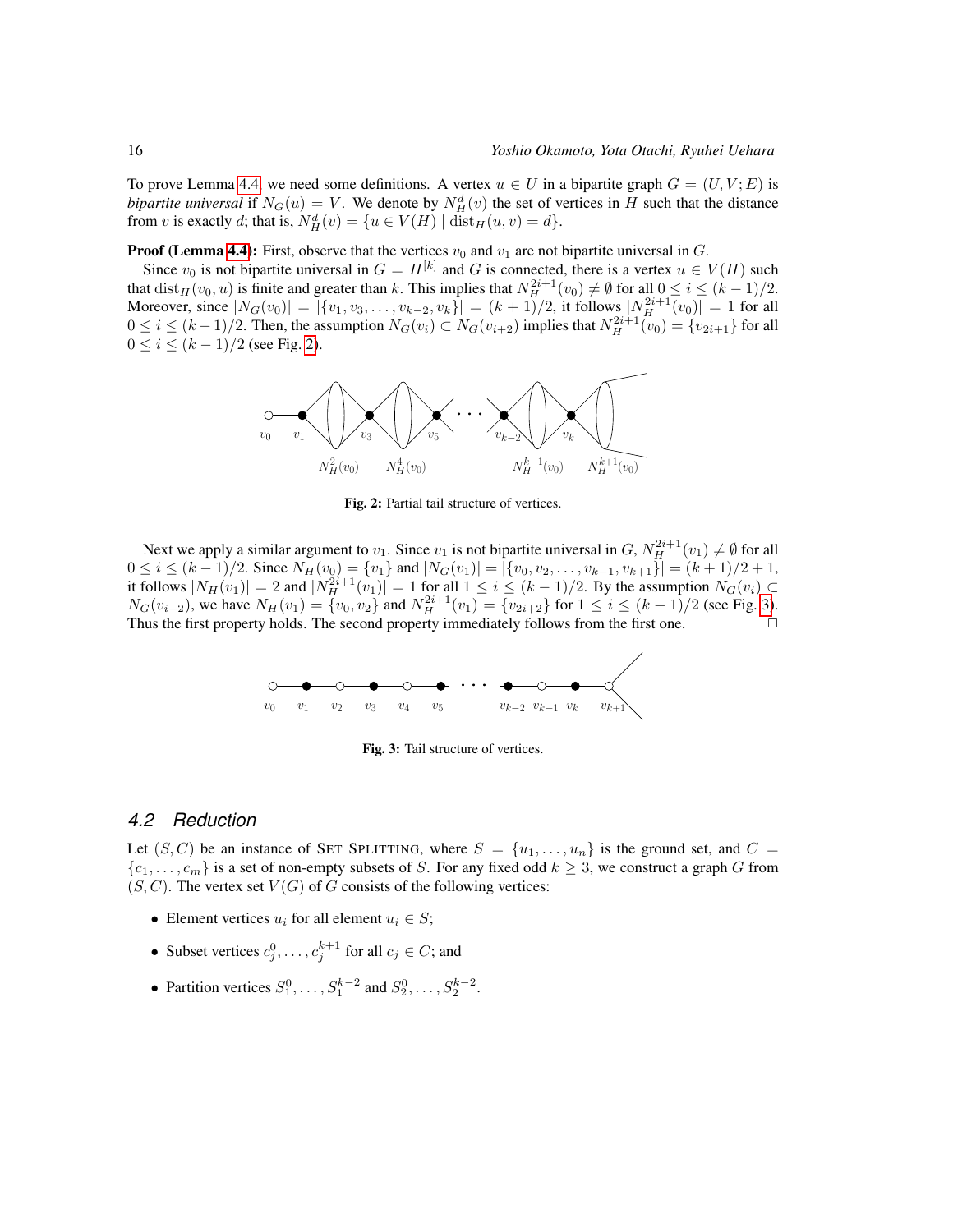#### *On bipartite powers of bigraphs* 17

The edge set  $E(G)$  of G consists of the following edges: For each subset  $c_i \in C$ ,

- $c_j^p$  is adjacent to  $c_j^q$  if  $p \not\equiv q \pmod{2}$ ,
- $c_j^p$  is adjacent to  $c_{j'}^q$  if  $p + q \leq k 4$  and  $p \not\equiv q \pmod{2}$ ;
- $c_j^p$  is adjacent to  $c_{j'}^q$  if  $c_j \cap c_{j'} \neq \emptyset$  and  $p + q = k 2$ ,
- $c_j^p$  is adjacent to all  $u_i \in S$  if p is even and  $0 \le p \le k 3$ ,
- $c_j^{k-1}$  is adjacent to each  $u_i \in c_j$ ,
- $c_j^p$  is adjacent to  $S_1^q$  and  $S_2^q$  if  $p + q \le k 2$  and  $p \not\equiv q \pmod{2}$ ,

For each element  $u_i \in S$ ,

•  $u_i$  is adjacent to  $S_1^0, S_1^2, \ldots, S_1^{k-3}$  and  $S_2^0, S_2^2, \ldots, S_2^{k-3}$ ;

For each  $i \in \{1, 2\}$ ,

- $S_i^p$  is adjacent to  $S_i^q$  if  $p \not\equiv q \pmod{2}$ ,
- $S_1^p$  and  $S_2^q$  are adjacent if  $p + q \leq k 4$  and  $p \not\equiv q \pmod{2}$ .

## *4.3 Equivalence*

Now we prove that  $(S, C)$  has a desired partition if and only if there exists a bipartite graph  $H$  such that  $H^{[k]} = G.$ 

**Lemma 4.5** If there exists a partition of S into two disjoint subsets  $S_1$  and  $S_2$  such that each subset in C intersects both  $S_1$  and  $S_2$ , then there exists a bipartite graph H such that  $G = H^{[k]}$ .

**Proof:** Let  $V(H) = V(G)$ . We define  $E(H)$  as follows (see Fig. [4\)](#page-7-0).

- For each  $c_j \in C$ ,  $\{c_j^i, c_j^{i+1}\} \in E(H)$  for  $0 \le i \le k$ , and  $\{c_j^0, u_i\} \in E(H)$  for each  $u_i \in c_j$ .
- For each  $u_i \in S$ ,  $\{u_i, S_j^0\} \in E(H)$  if  $u_i \in S_j$ .
- For  $j \in \{1, 2\}, \{S_j^i, S_j^{i+1}\} \in E(H)$  for  $0 \le i \le k-3$ .

It is a routine exercise to verify that  $G = H^{[k]}$ .

**Lemma 4.6** If there is a bigraph H such that  $H^{[k]} = G$ , then there exists a partition of S into two disjoint *subsets*  $S_1$  *and*  $S_2$  *such that each subset in C intersects both*  $S_1$  *and*  $S_2$ *.* 

**Proof:** We construct a partition  $(S_1, S_2)$  of S such that  $S_1 = \{u_i \mid \{u_i, S_1^0\} \in E(H)\}\$  and  $S_2 = S \setminus S_1$ . We show that  $(S_1, S_2)$  is a good partition; that is,  $c_j \cap S_i \neq \emptyset$  for each  $c_j \in C$  and  $i \in \{1, 2\}$ . To this end, we show that

1. for any  $c_j \in C$  and  $\ell \in \{1, 2\}$ , some  $u_i \in c_j$  has  $S^0_{\ell}$  as a neighbor in H, and

. ✷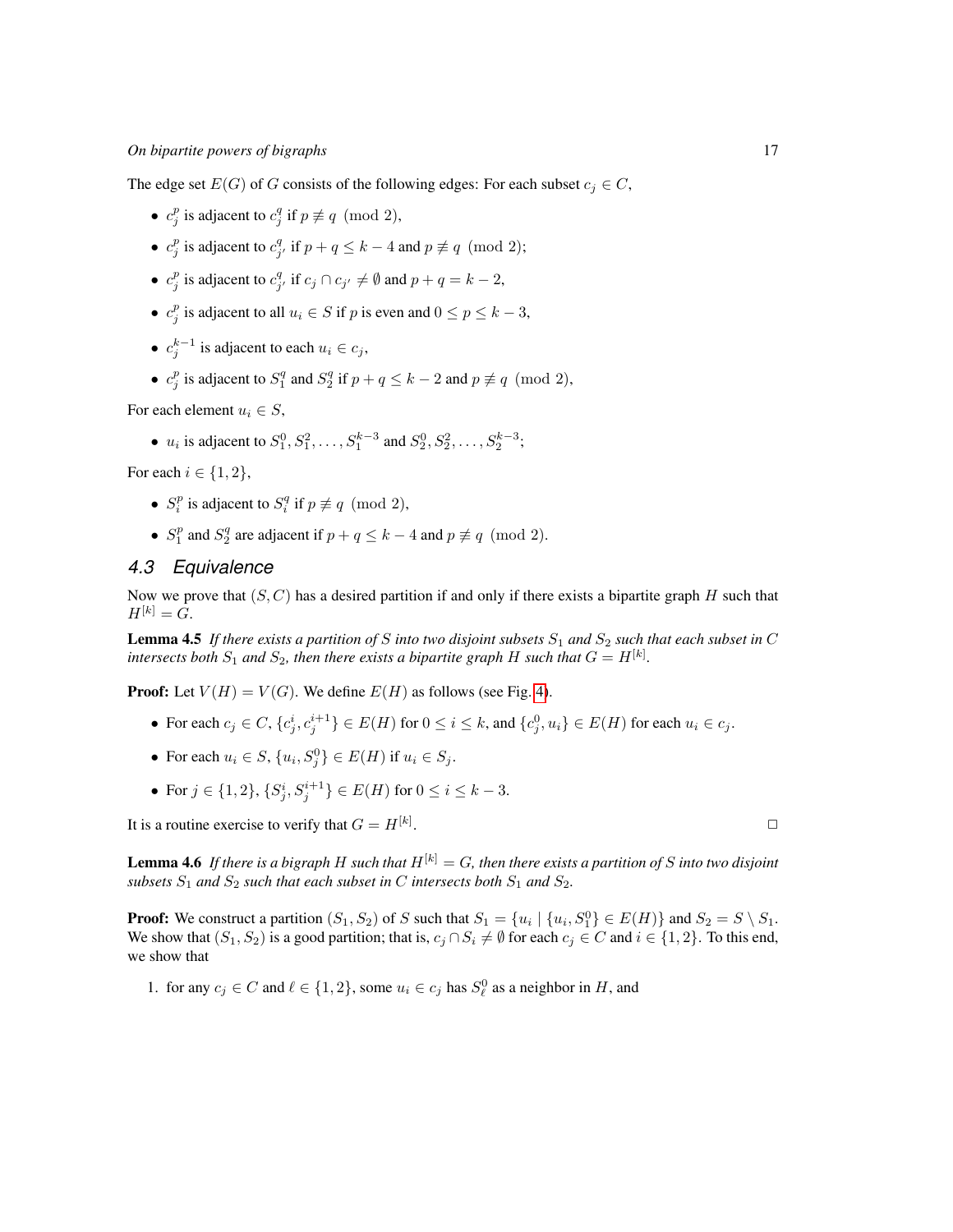

<span id="page-7-1"></span><span id="page-7-0"></span>Fig. 4: An example  $(k = 5)$ .

2. no  $u_i \in S$  has both  $S_1^0$  and  $S_2^0$  as neighbors in  $H$ .

They will conclude the proof. Let  $c_j \in C$ . From Lemma [4.4,](#page-4-0)  $N_H(c_j^{k+1}) = \{c_j^k\}$ ,  $N_H(c_j^i) = \{c_j^{i+1}, c_j^{i-1}\}$ for  $1 \leq i \leq k$ , and  $N_H(c_j^0) = \{c_j^1\} \cup \{u_i \mid u_i \in c_j\}$ . Obviously,  $dist_H(c_j^p, c_j^q) = |p - q|$ . For  $v \notin \{c_j^0, \ldots, c_{j_q}^{k+1}\},$  every  $c_j^p - v$  path in H has  $c_j^q$  as an internal node if  $p > q$ . Hence,  $dist_H(c_j^p, v) =$  $p - q + \text{dist}_{H}(c_j^q, v)$ . Note that this also holds when  $p \leq q$ .

**Claim 4.7** *For*  $l \in \{1, 2\}$  *and*  $a, b \ge 0$ ,  $dist_H(c_j^a, S_\ell^b) = a + b + 2$ *.* 

**Proof (Claim [4.7\)](#page-7-1):** First, we show that  $dist_H(c_j^{k-b-2}, S_\ell^b) = k$ . Since  $\{c_j^{k-b-2}, S_\ell^b\} \in E(G)$ ,  $dist_H(c_j^{k-b-2}, S_\ell^b)$  is odd and at most k. Clearly,  $dist_H(c_j^{k-b}, S_\ell^b)$  is also odd. Thus  $\{c_j^{k-b}, S_\ell^b\} \notin E(G)$  implies that

<span id="page-7-2"></span>
$$
dist_H(c_j^{k-b}, S_\ell^b) = 2 + dist_H(c_j^{k-b-2}, S_\ell^b) > k.
$$

Hence,  $dist_H(c_j^{k-b-2}, S_\ell^b) = k$  since k is odd. Recall that  $dist_H(c_j^p, v) = p-q+dist_H(c_j^q, v)$ . Therefore,

$$
dist_H(c_j^a, S_\ell^b) = a - (k - b - 2) + dist_H(c_j^{k-b-2}, S_\ell^b) = a + b + 2.
$$

Thus, the claim holds.  $\Box$ 

Let  $\ell \in \{1, 2\}$ . From Claim [4.7,](#page-7-1) we have  $dist_H(c_j^0, S_\ell^0) = 2$ . Since  $N_H(c_j^0) = \{c_j^1\} \cup \{u_i \mid u_i \in c_j\}$ and  $N_H(c_j^1) = \{c_j^2, c_j^0\}$ , some  $u_i \in c_j$  must be adjacent to  $S_\ell^0$  in H. Thus, we have the first property. To show the second property, we use the following fact.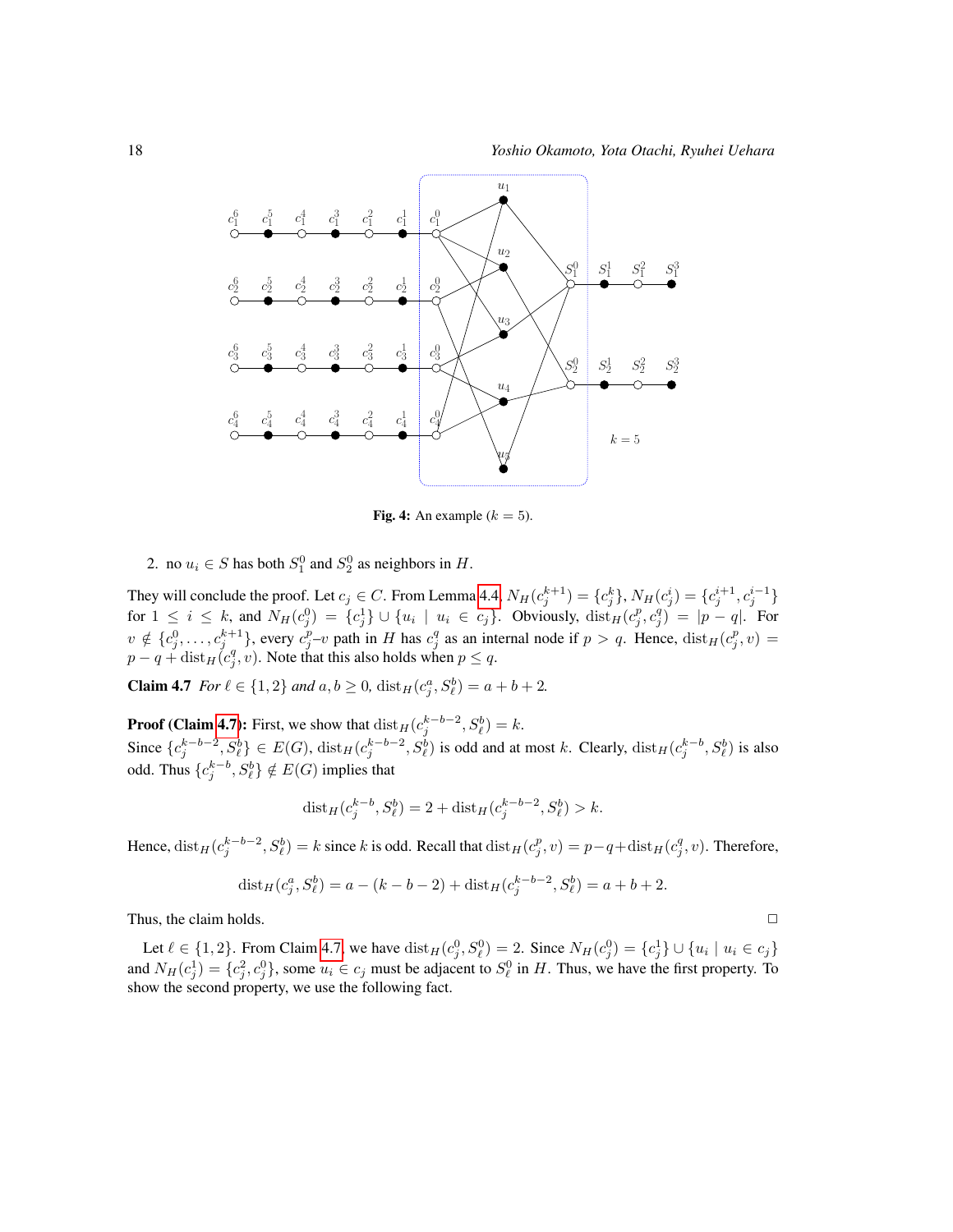*On bipartite powers of bigraphs* 19

**Claim 4.8** dist<sub>*H*</sub>( $S_2^0$ ,  $S_2^{k-2}$ ) =  $k-2$ .

**Proof (Claim [4.8\)](#page-7-2):** By Claim [4.7,](#page-7-1) any shortest  $c_j^0 - S_2^{k-2}$  path in H is of length k. Let  $P = (p_0, p_1, \dots, p_k)$ be such a path, where  $p_0 = c_j^0$  and  $p_k = S_2^{k-2}$ . It is easy to see that  $p_1 = u_i$  for some  $u_i \in c_j$ . Also, it is not difficult to see that either  $p_2 = c_{j'}^0$  for some  $c_{j'} \in C$ , or  $p_2 = S_\ell^x$  for some  $x \in \{0, \ldots, k-2\}$ and  $\ell \in \{1, 2\}$ . If  $p_2 = c_{j'}^0$ , then  $dist_H(c_{j'}^0, S_2^{k-2}) = k-2$ . This contradicts Claim [4.7.](#page-7-1) Hence, we have  $p_2 = S_{\ell}^x$ . Since  $(c_j^0, u_i, S_{\ell}^x)$  is a shortest path in H,  $dist_H(c_j^0, S_{\ell}^x) = 2$ . Thus we have  $x = 0$  from  $\ell$ . Since  $(c_j, u_i, \partial_\ell)$  is a shortest path in  $H$ ,  $dist_H(c_j, \partial_\ell)$ Claim [4.7.](#page-7-1) If  $p_2 = S_1^0$ , then  $(p_2, ..., p_k)$  is a  $S_1^0 - S_2^{k-2}$  path of length  $k-2$ . So,  $\text{dist}_H(S_1^0, S_2^{k-2}) = k-2$ . This contradicts  $\{S_1^0, S_2^{k-2}\}\notin E(G) = E(H^{[k]})$ . Hence, we can conclude that  $p_2 = S_2^0$ , and thus  $(p_2, \ldots, p_k)$  is a shortest  $S_2^0 - S_2^{k-2}$  path of length  $k - 2$  in H.

Now we prove the second property. Suppose some  $u_i \in c_j$  has both  $S_1^0$  and  $S_2^0$  as neighbors in H. Then,  $dist_H(S_1^0, S_2^0) = 2$ . Since  $dist_H(S_2^0, S_2^{k-2}) = k - 2$  by Claim [4.8,](#page-7-2)

$$
dist_H(S_1^0, S_2^{k-2}) \leq dist_H(S_1^0, S_2^0) + dist_H(S_2^0, S_2^{k-2}) = k.
$$

Since there is a  $S_1^0 - S_2^{k-2}$  path of odd length in G and because G is bipartite,  $dist_H(S_1^0, S_2^{k-2})$  is odd. Hence,  $\{S_1^0, S_2^{k-2}\}\in E(H^{[k]})$ . This contradicts  $\{S_1^0, S_2^{k-2}\}\notin E(G)=E(H^{[k]})$ .

## References

- <span id="page-8-8"></span>G. Agnarsson, R. Greenlaw, and M. M. Halldórsson. On powers of chordal graphs and their coloring. *Congr. Numer.*, 144:4165, 2000.
- <span id="page-8-4"></span>L. S. Chandran and R. Mathew. Bipartite powers of  $k$ -chordal graphs, 2012. Preprint available at http:// arxiv.org/abs/1108.0277.
- <span id="page-8-3"></span>L. S. Chandran, M. Francis, and R. Mathew. Chordal bipartite graphs with high boxicity. *Graphs Combin.*, 27:353–362, 2011.
- <span id="page-8-0"></span>M.-S. Chang, M.-T. Ko, and H.-I. Lu. Linear-time algorithms for tree root problems. In *SWAT 2006*, volume 4059 of *Lecture Notes in Comput. Sci.*, pages 411–422, 2006.
- <span id="page-8-6"></span>M. Chen and G. J. Chang. Families of graphs closed under taking powers. *Graphs Combin.*, 17:207–212, 2001.
- <span id="page-8-7"></span>E. Dahlhaus and P. Duchet. On strongly chordal graphs. *Ars Combin.*, 24B:23–30, 1987.
- <span id="page-8-1"></span>B. Farzad, L. C. Lau, V. B. Le, and N. N. Tuy. Computing graph roots without short cycles. In *STACS 2009*, volume 3 of *LIPIcs*, pages 397–408, 2009.
- <span id="page-8-9"></span>M. R. Garey and D. S. Johnson. *Computers and Intractability: A Guide to the Theory of NP-Completeness*. Freeman, 1979.
- <span id="page-8-5"></span>P. Hell and J. Huang. Interval bigraphs and circular arc graphs. *J. Graph Theory*, 46:313–327, 2004.
- <span id="page-8-2"></span>P. E. Kearney and D. G. Corneil. Tree powers. *J. Algorithms*, 29:111–131, 1998.